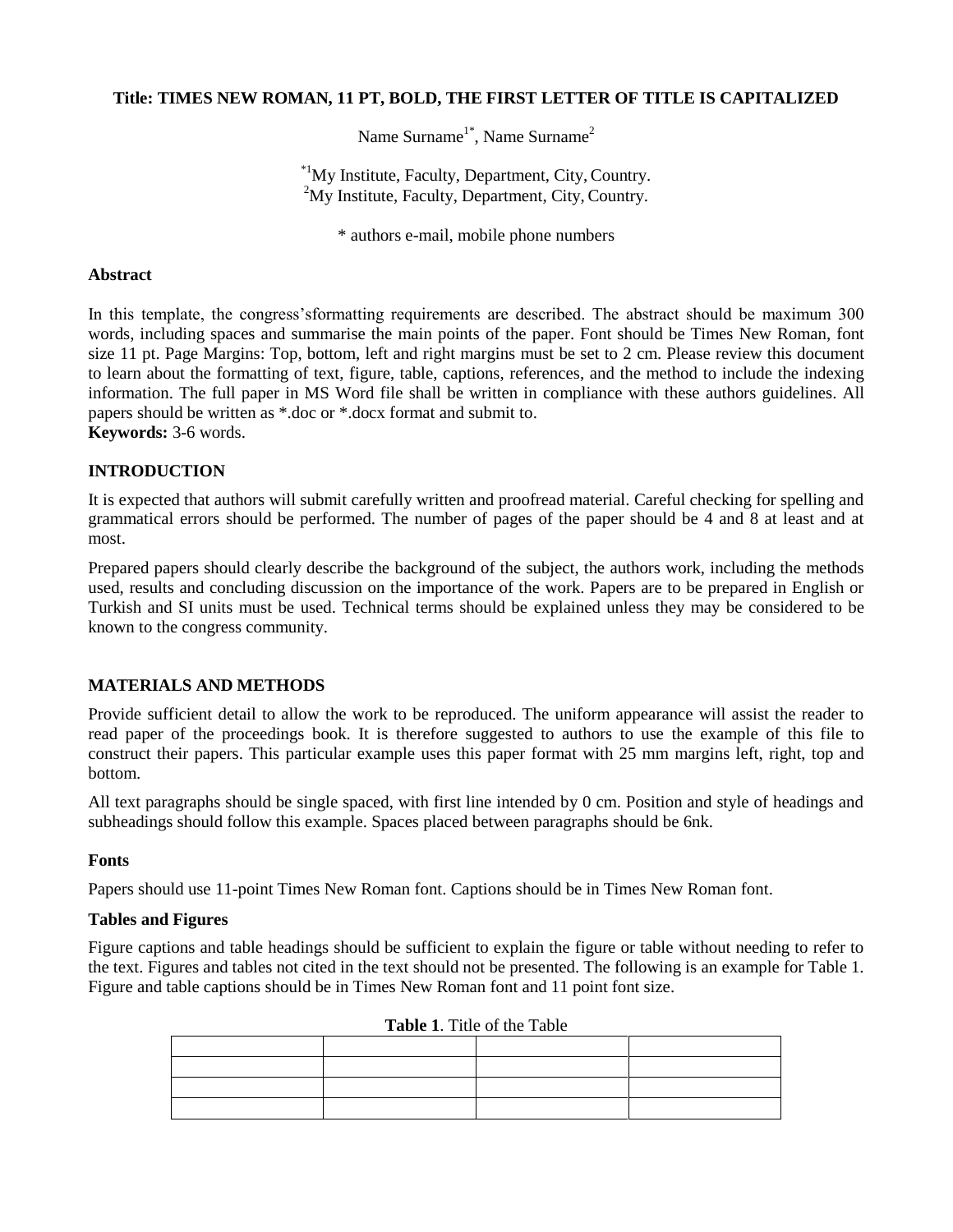

**Figure 1.** Title of the Figure

### **Equations**

Each equation should be presented on a separate line from the text with a blank space above and below. Equations should be clear and expressions used should be explained in the text. The equations should be numbered consecutively at the outer right margin, as shown in Eqs. (1) - (2) below. Here is one example.

In this case, the governing system of equations can be written as follows:

$$
J = (m - y(\theta))^T Q(m - y(\theta)) \quad (1)
$$
  
\n
$$
\frac{d}{dt}(a,t) = \frac{\int_{\pi_0}^{L} \int_{v_+}^{v_+} \frac{(1 - v^2)(1 - 2v) \sqrt{\pi} \mu_0 e^{-\mu_0 t} \mu_0^2}{E}}{\pi a^2 |\mu_0| E} \sum_{n=1}^{\infty} \frac{4}{9(1 - v)^2 \beta_n^2 - 8(1 + v)(1 - 2v)} e^{-\frac{n}{a^2}} |
$$
\n(2)

# **Submitting the Paper**

The full paper has to be submitted to the e submission system on the website of the conference.

This section should explore the significance of the results of the work, not repeat them.

# **RESULTS**

Results should be clear and concise.

# **DISCUSSION**

This section should explore the significance of the results of the work, not repeat them.

## **CONCLUSION**

The main conclusions should be summarized here, and can also include recommendations or suggest application of the results beyond the study.

# **ACKNOWLEDGEMENTS**